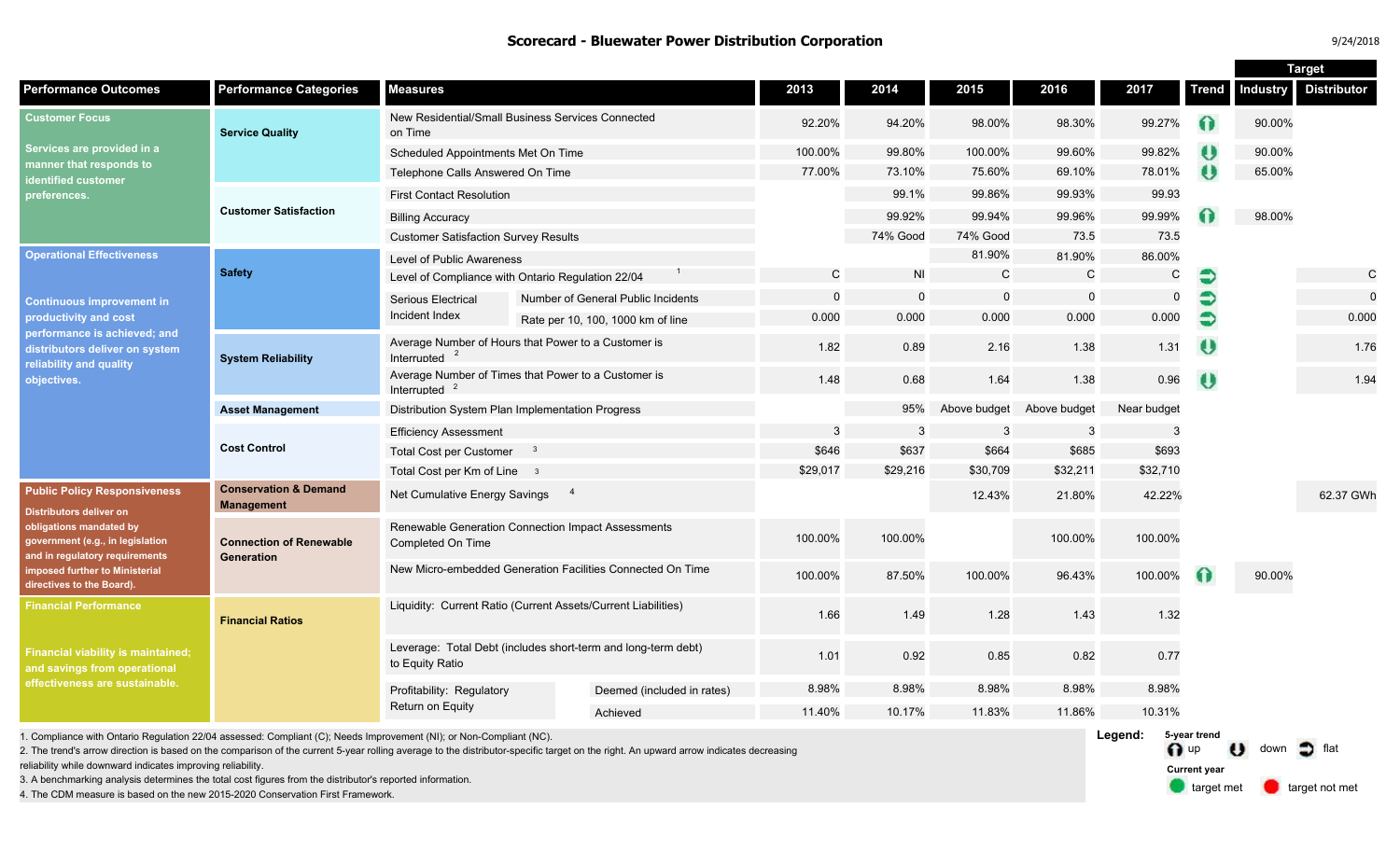# **2017 Scorecard Management Discussion and Analysis ("2017 Scorecard MD&A")**

The link below provides a document titled "Scorecard - Performance Measure Descriptions" that has the technical definition, plain language description and how the measure may be compared for each of the Scorecard's measures in the 2017 Scorecard MD&A: **[http://www.ontarioenergyboard.ca/OEB/\\_Documents/scorecard/Scorecard\\_Performance\\_Measure\\_Descriptions.pdf](http://www.ontarioenergyboard.ca/OEB/_Documents/scorecard/Scorecard_Performance_Measure_Descriptions.pdf)**

# **Scorecard MD&A - General Overview**

 Bluewater Power is pleased to report on its Scorecard results for 2017. Bluewater Power serves over 36,000 customers throughout six Municipalities in Lambton County and we serve our customers in the most efficient and reliable way possible every day. The Ontario Energy Board ("OEB") has determined that the measures below are important for distributors to report on, and the measures touch on all aspects of our service requirements.

# **Service Quality**

**New Residential/Small Business Services Connected on Time**

Distributors must connect a new service for a customer within 5 business days, 90% of the time, unless the customer agrees to a later date. In 2017, Bluewater Power connected 406 of the 409 new services or 99.3% within the five day time frame.

### **Scheduled Appointments Met On Time**

For appointments required during Bluewater Power's regular business hours, we must offer a window of time that is not more than four hours long, and must arrive within that window 90% of the time. Bluewater Power met that requirement 99.8% of the time in 2017.

#### **Telephone Calls Answered On Time**

During Bluewater Power's regular call center hours, we must answer phone calls within 30 seconds of receiving the call, 65% of the time. Bluewater Power received almost 43,000 phone calls during 2017, and 78% of the time they were answered within 30 seconds. Bluewater Power strives to manage the phone calls in an efficient manner, and to be able to handle unforeseen events such as extreme weather, legislative changes, and new business practices within existing staffing levels.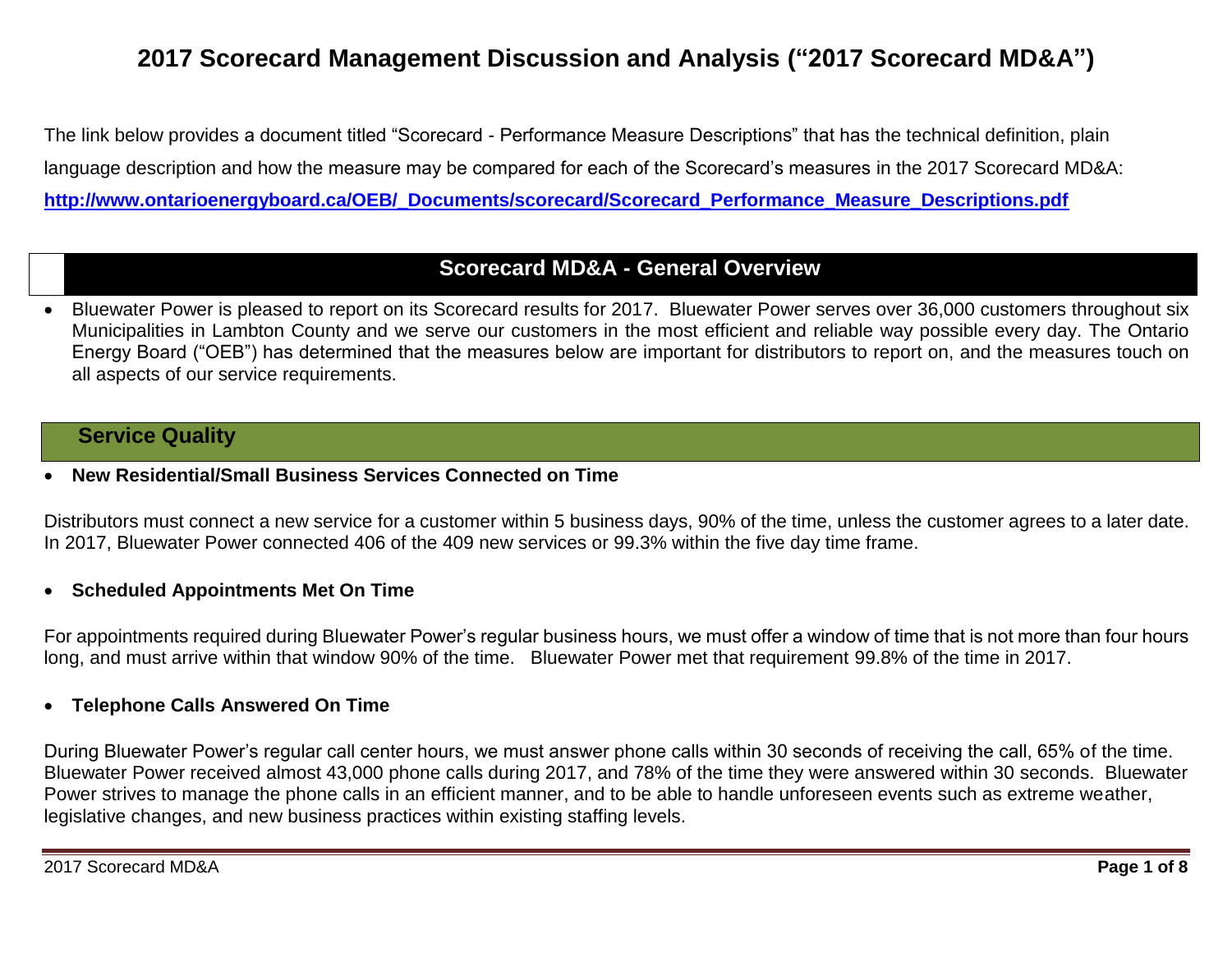# **Customer Satisfaction**

# **First Contact Resolution**

First Contact Resolution is a measure of how effective a distributor is at meeting a customer's needs the first time the utility is contacted. The OEB has not mandated how this measure is to be calculated, therefore there will be many different ways and different values presented by utilities. In Bluewater Power's case, an indicator is included on a customer record to track any instances where a customer seeks a higher level of management in order to address their concern. The end result is that Bluewater Power successfully addressed 99.93% of customer's questions and concerns at the first contact.

### **Billing Accuracy**

The Ontario Energy Board prescribed a measurement of billing accuracy which must be used by all distributors. Bluewater Power created almost 477,000 bills during 2017, and 99.99% of them were delivered without issue which exceeds the minimum requirement of 98%.

### **Customer Satisfaction Survey Results**

Distributors are required to report on customer satisfaction results at least every other year. In March 2017, Bluewater Power hired a third party consultant to perform a telephone based customer satisfaction poll. 360 residential customers and 40 commercial customers were surveyed during a two week period. The poll surveyed subjects such as reliability of service, accuracy of bills, bill payment options, customer service experience, communications and overall satisfaction. The resulting overall satisfaction was 73.5%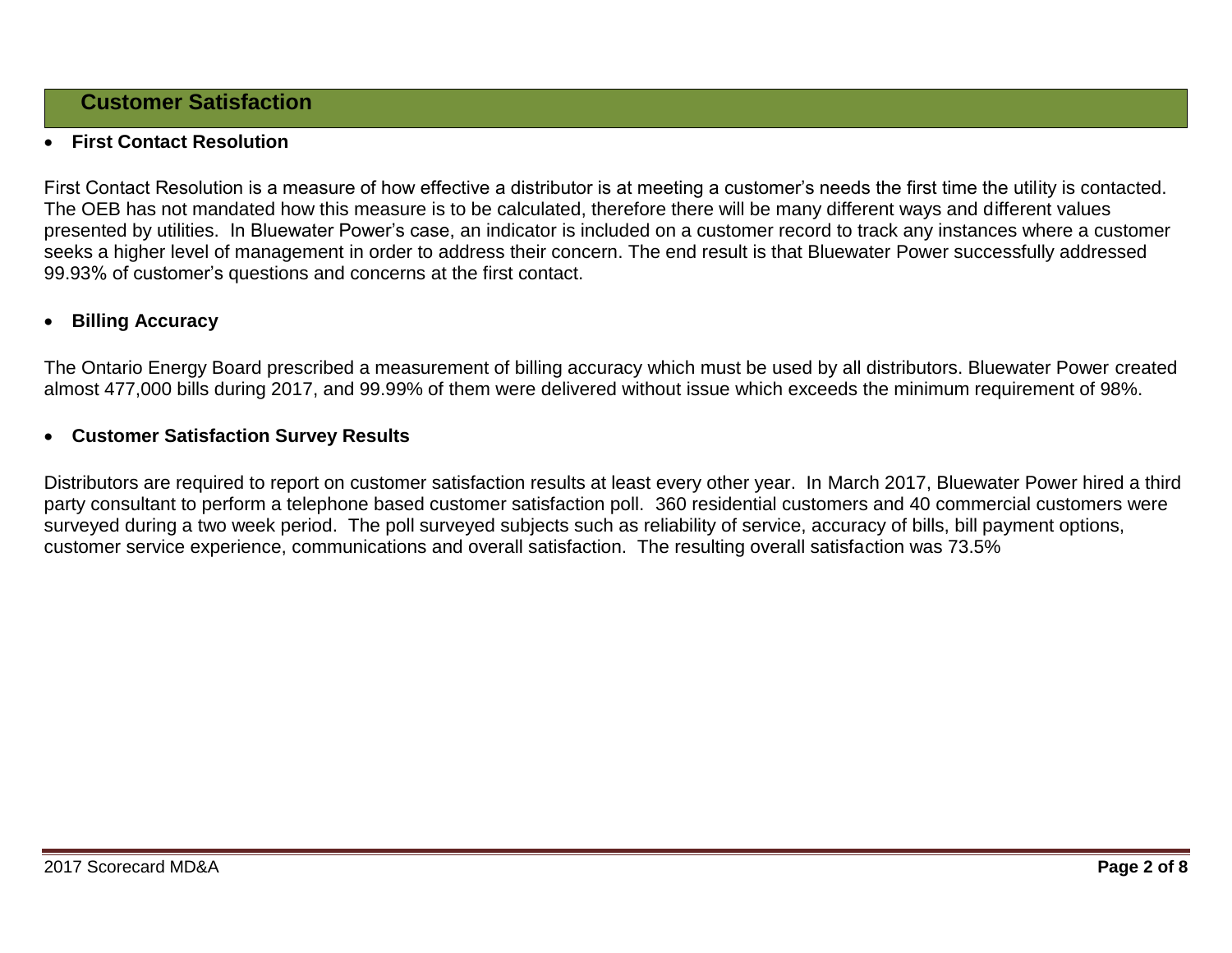### **Public Safety**

The Ontario Energy Board introduced the Public Safety measure in 2015. This measure looks at safety from a customers' point of view as safety of the distribution system is a high priority. The data for the Safety measure is generated by the Electrical Safety Authority (ESA) and includes three components as outlined below.

### o **Component A – Public Awareness of Electrical Safety**

The public awareness component is expected to measure the level of awareness of key electrical safety precautions among public within the distributors service territory. A standard survey across the province was first implemented in early 2016, and Bluewater completed a second public safety awareness survey in early 2018. Bluewater Power customers have increased their safety awareness to 86% compared to 81.9% achieved in 2016. This is a positive trend as Bluewater Power continues to provide safety awareness information to our customers through many different channels.

### o **Component B – Compliance with Ontario Regulation 22/04**

Ontario Regulation 22/04 establishes objective based electrical safety requirements for the design, construction and maintenance of electrical distribution systems owned by distributors. Specifically, the regulation requires the approval of equipment, plans, specifications and inspection of construction before the assets are put into service. The regulation is monitored through an audit of compliance. There are 3 levels assessed: Non-compliance (NC), Needs Improvement (NI), and Compliant (C). At Bluewater Power, safety of both the public and employees is paramount; Bluewater Power is pleased to have received a 'Compliant' rating again in 2017.

#### o **Component C – Serious Electrical Incident Index**

This index measures the number and rate of serious electrical incidents occurring on a distributor's assets affecting the public, and is normalized per km of line. Bluewater Power has had zero serious electrical incidents involving the public over the last five years.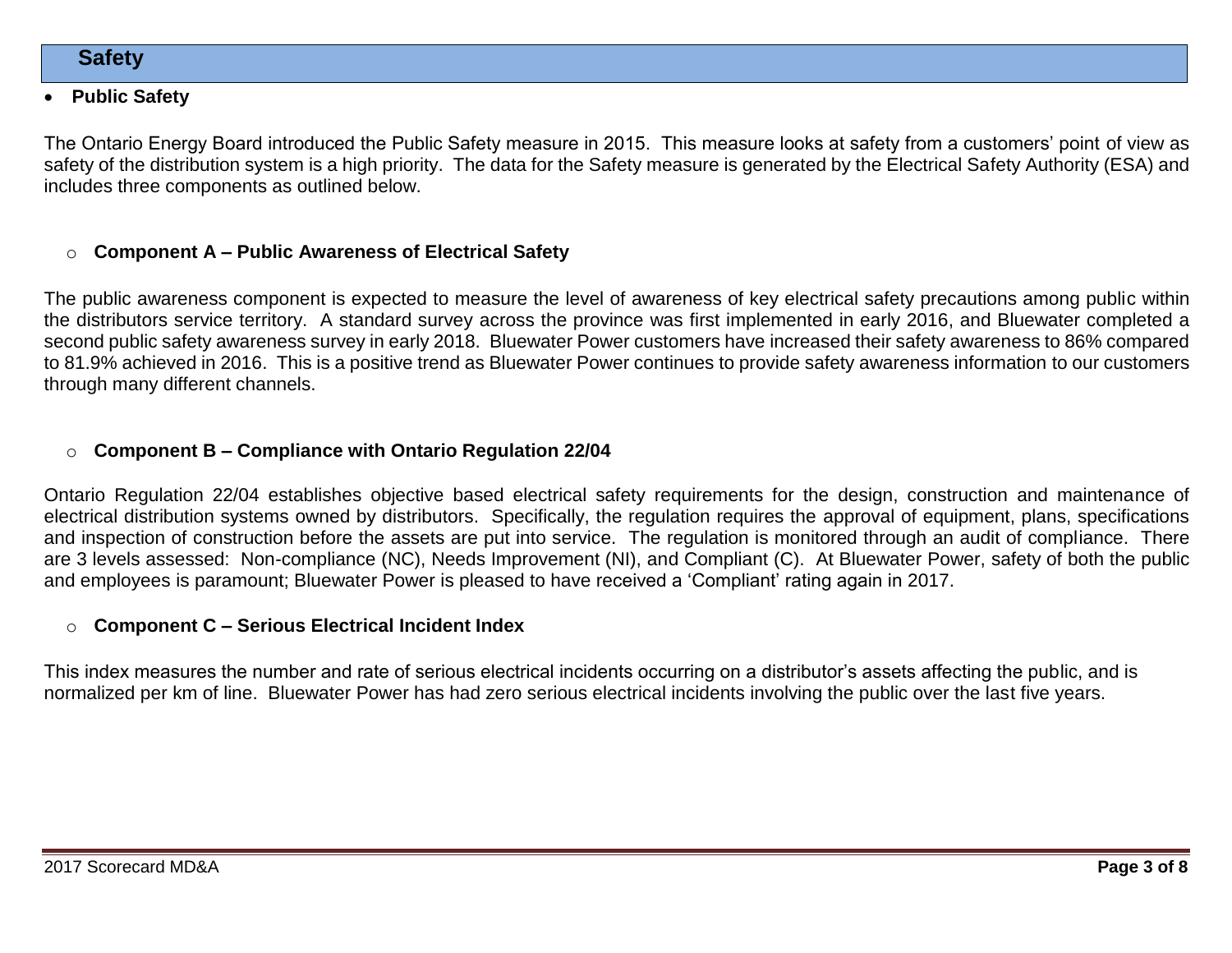# **System Reliability**

### **Average Number of Hours that Power to a Customer is Interrupted**

An important feature of a reliable distribution system is recovering from power outages as quickly as possible. Bluewater Power must track the average length of time, in hours, that its customers have experienced a power outage over the past year. This is calculated as the number of total hours of power interruptions divided by the average number of customers served within a year. The 2017 result is 1.31 hours per customer, meaning in 2017 the average customer experienced approximately 1.31 hours of interruption for the year. The 2017 result is lower than 2016 which is a positive trend, and is primarily driven by fewer severe weather incidents that can negatively affect both our system, and our supply of power from Hydro One.

#### **Average Number of Times that Power to a Customer is Interrupted**

Another important feature of a reliable distribution system is reducing the frequency of power outages, thus Bluewater Power must track the number of times its customers have experienced a power outage in the last year. This is calculated as the number of interruptions divided by the average number of customers served within a year. The 2017 result is 0.96 meaning the average customer experienced just less than one outage during the year. The value in 2017 is lower than prior years again primarily related to the favorable weather conditions we experienced in 2017.

# **Asset Management**

#### **Distribution System Plan Implementation Progress**

Bluewater Power undergoes a rigorous planning process each year to establish the amount of asset maintenance and asset replacement that is warranted in order to have a safe, reliable distribution system. Each utility uses a different way to assess whether their work is 'on track' with their plans. Bluewater Power categorizes each capital project based on high, medium or 'other', mainly based on the specific project's impact on system reliability. In 2017, Bluewater Power had 10 projects in the high priority category budgeted at approximately \$2.2 million. Bluewater Power focuses on these high priority projects as they typically relate to improvements in system reliability. In 2017, we exceeded the budget allocated to the high priority projects which was due to the ongoing replacement of a large number of deteriorated wooden poles. Although this portion of the budget was exceeded, overall capital spending was at 95% of the budget related to the distribution system. The remaining capital projects within the Operations group are completed based on priority and Bluewater Power is continually balancing resources to focus on completing capital projects as planned.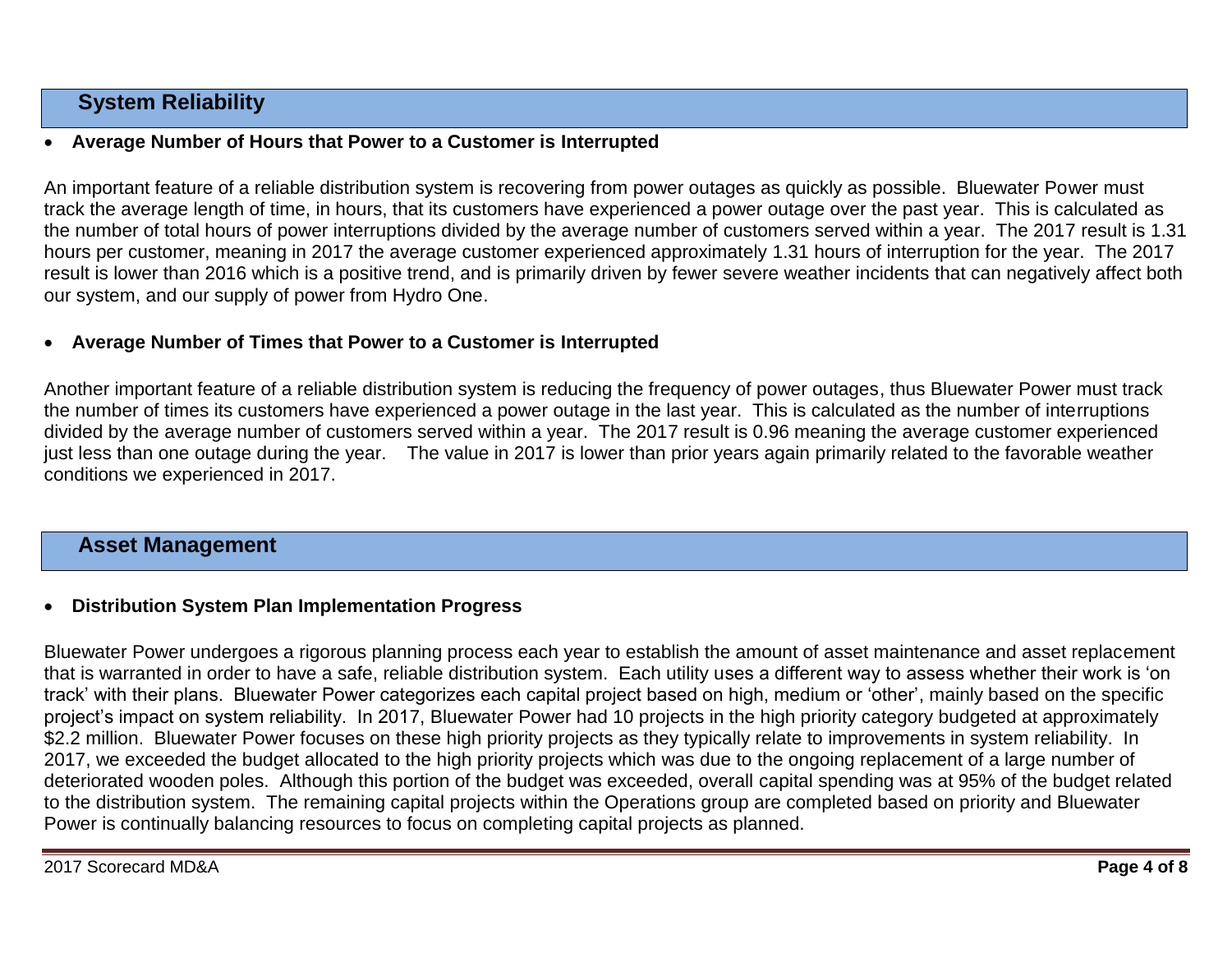# **Cost Control**

### **Efficiency Assessment**

Bluewater Power must manage its costs successfully in order to assure its customers they are receiving value for the cost of the service they receive. The 'total costs' are calculated as the sum of capital cost and operations and maintenance costs, including certain adjustments to make the costs more comparable between distributors. These total costs are evaluated to produce a single 'efficiency' ranking for each utility. The ranking is based on how big the difference is between each utility's actual and predicted cost as determined by a study undertaken by the Ontario Energy Board. Utilities whose actual costs are lower than predicted costs are considered more efficient and are assigned to Group 1 or Group 2. Utilities that are considered average performers will be assigned to Group 3, and utilities whose actual costs are higher than predicted costs will be assigned to Group 4 or 5. Bluewater Power is in the middle ranking (Efficiency Assessment = 3) of five groups which means our actual costs are close  $(+/-10%)$  to what was predicted by the study.

#### **Total Cost per Customer**

A somewhat simple measure that can be used to compare utilities is the Total cost per customer. Bluewater Power's cost per customer in 2017 is \$693 which is in the middle range of all distributors.

#### **Total Cost per Km of Line**

Similar to the Total Cost per Customer noted above, another simple measure is the utilities Total Cost per km of line. Bluewater Power's cost per km of line is \$32,710 which is slightly higher than average, however it reflects the greater level of investments in capital assets within our service territory.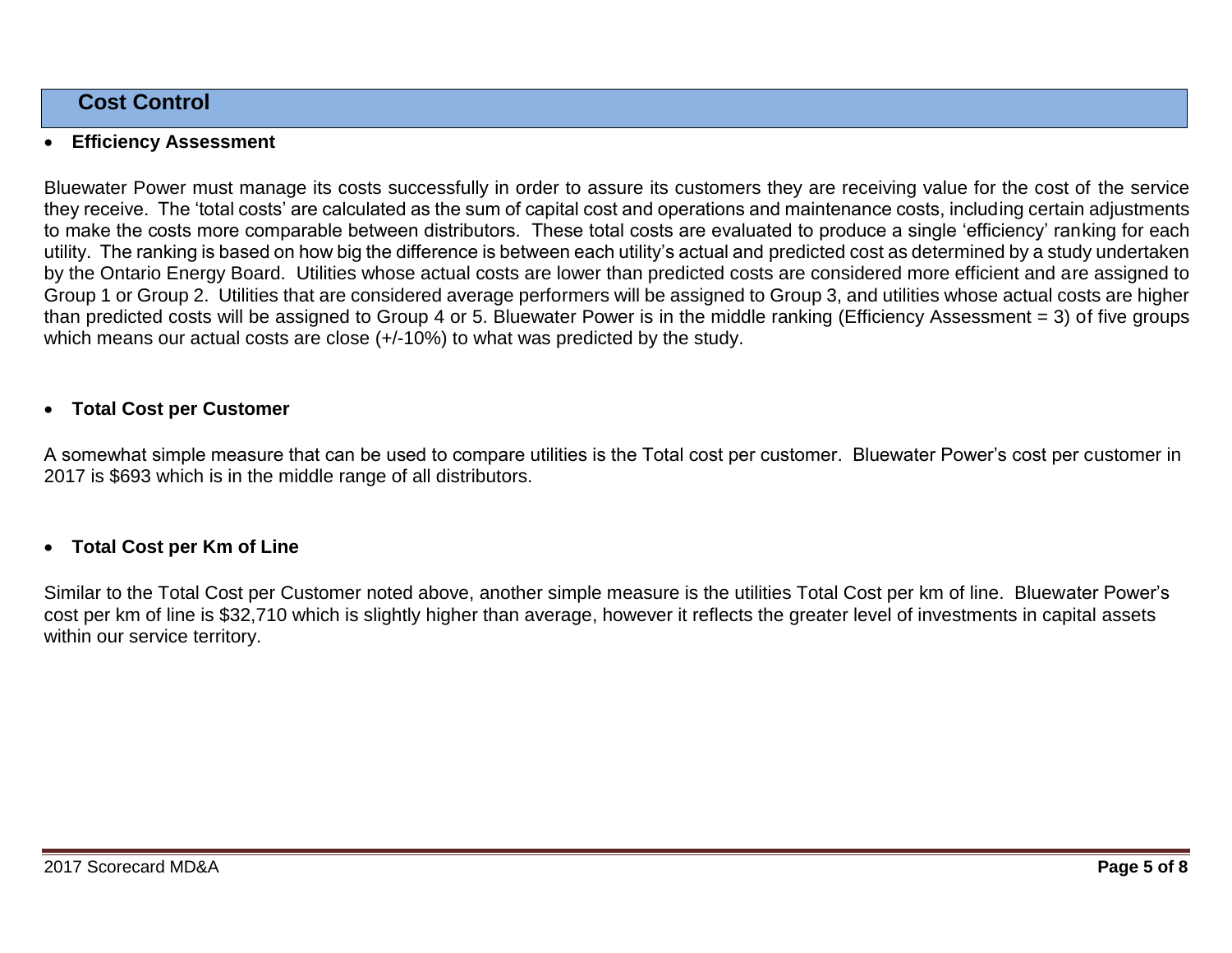# **Conservation & Demand Management**

# **Net Cumulative Energy Savings**

All distributors in the Province implement conservation and demand management programs for its customers in order to help them reduce energy usage. Bluewater Power completed the third year in a six year (2015-2020) program which promotes savings to all customer groups from residential customers to our largest industrial customers. Given that 2017 was the third year of the 'save**on**energy' program, savings continued to increase. Bluewater Power has a target to achieve 62.4 GWh of energy savings by the end of 2020. In 2017, we achieved Net Cumulative Energy Savings of 12.3 GWh for a 3 year total of 26.3 GWh or 42.2% of the 6 year target. We are comfortable with the pace of progress we are building towards achieving our Target by the year 2020.

# **Connection of Renewable Generation**

### **Renewable Generation Connection Impact Assessments Completed on Time**

All distributors must complete a connection impact assessment for a renewable generator within 10 days. A connection impact assessment determines whether our current system can accept the level of generation requested and determines what additional assets may be required. Bluewater Power has achieved the required timeline 100% of the time for the last 5 years.

# **New Micro-embedded Generation Facilities Connected On Time**

All distributors must connect smaller generators (< 10 kW) such as rooftop solar panels, within 5 business days, 90% of the time, unless the customer agrees to a later date. In 2017, Bluewater Power connected all 22 micro-embedded facilities within the timeline which represents a 100% achievement.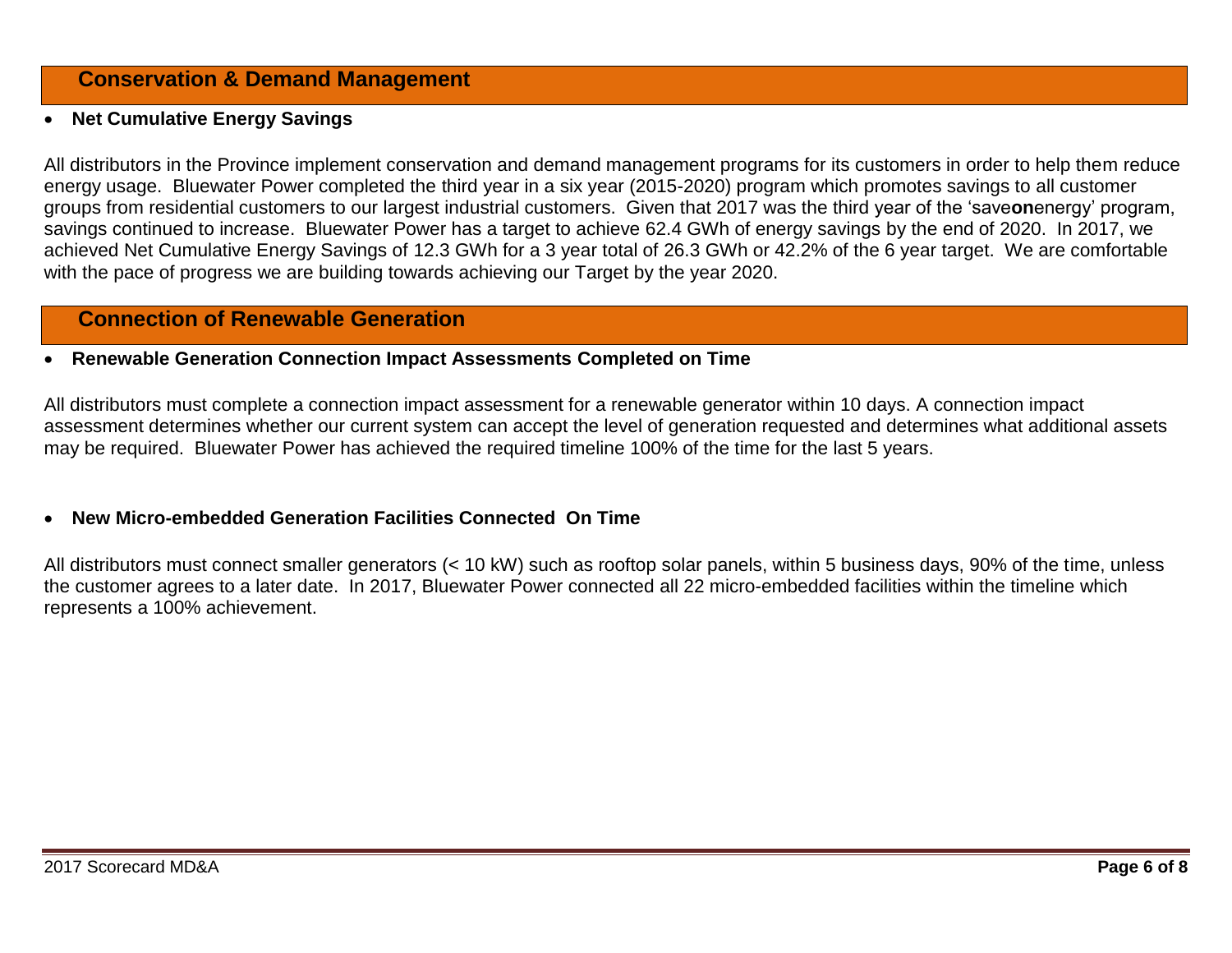# **Financial Ratios**

#### **Liquidity: Current Ratio (Current Assets/Current Liabilities)**

The current ratio measures whether or not the utility has enough resources (current assets) to pays its debts (current liabilities) over the next 12 months. Bluewater Power's current ratio for 2017 is 1.32 which is a favorable value.

#### **Leverage: Total Debt (includes short-term and long-term debt) to Equity Ratio**

This ratio measures the degree to which the utility is leveraging itself through its use of borrowed money. Bluewater Power's debt to equity ratio for 2017 is 0.77. This is slightly lower than the previous 4 years due to the growth in retained earnings outpacing the reduction in overall debt.

#### **Profitability: Regulatory Return on Equity – Deemed (included in rates)**

Return on Equity is the rate of return that the utility is allowed to earn through its distribution rates, as approved by the Ontario Energy Board. The deemed rate allowed for Bluewater Power is 8.98%. The Ontario Energy Board allows a distributor to earn within +/- 3% of the expected return on equity.

#### **Profitability: Regulatory Return on Equity – Achieved**

The achieved rate indicates the utilities actual Return on Equity earned each year. In 2017, Bluewater Power earned a return on equity of 10.31% which is within the allowed range of +/-3 % of the deemed return on equity. Bluewater Power is proud of its financial results and the ROE is a result of continually balancing costs with productivity savings.